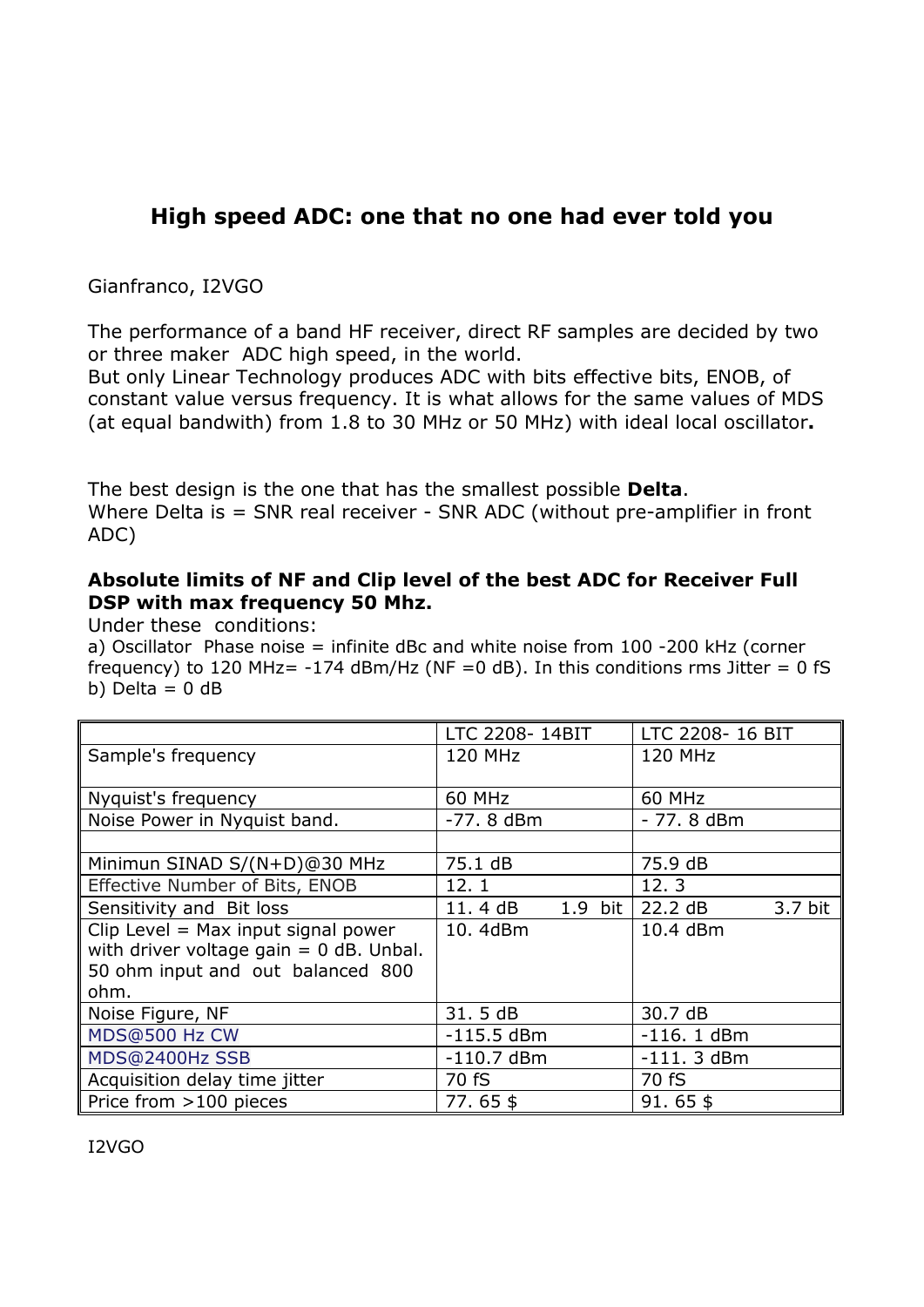You can view that a move from 14-bit to 16-bit phisically the gain is **only 0.8 dB with an ideal OL and an ideal project.** 

Into practice with real oscillator and Delta designer a receiver with 14 bit ADC can be better than an RX with 16-bit ADC.

Today we reached 12.8 EN0B. Acquisition time delay Jitter =  $45 \text{ fs}$ with \$ 180: LTC2107

I calculated the SNR real of ADC the best in the word with the following data: 1) Acquisition time delay Jitter  $= 45$  fS 2) Average differential nonlinearity, DNL =  $+ - 0.5$  bits 3) Effective input noise generated by the ADC 1.9 Input frequency  $=$  30 MHz. N: Number bit phisically

By setting  $1$ ) = 0, 2) = 0 and  $3$ ) = 0, you get the SNR ideal From SNR ideal and SNR real it obtained the EN0B real and ideal and they were represented in the graph.

This is the comparison of ENOB ideal with EN0B real. You will understand why there are no ADC to 18 bits High speed. The case is a small capacitor into block: Sample& Hold



I2VGO